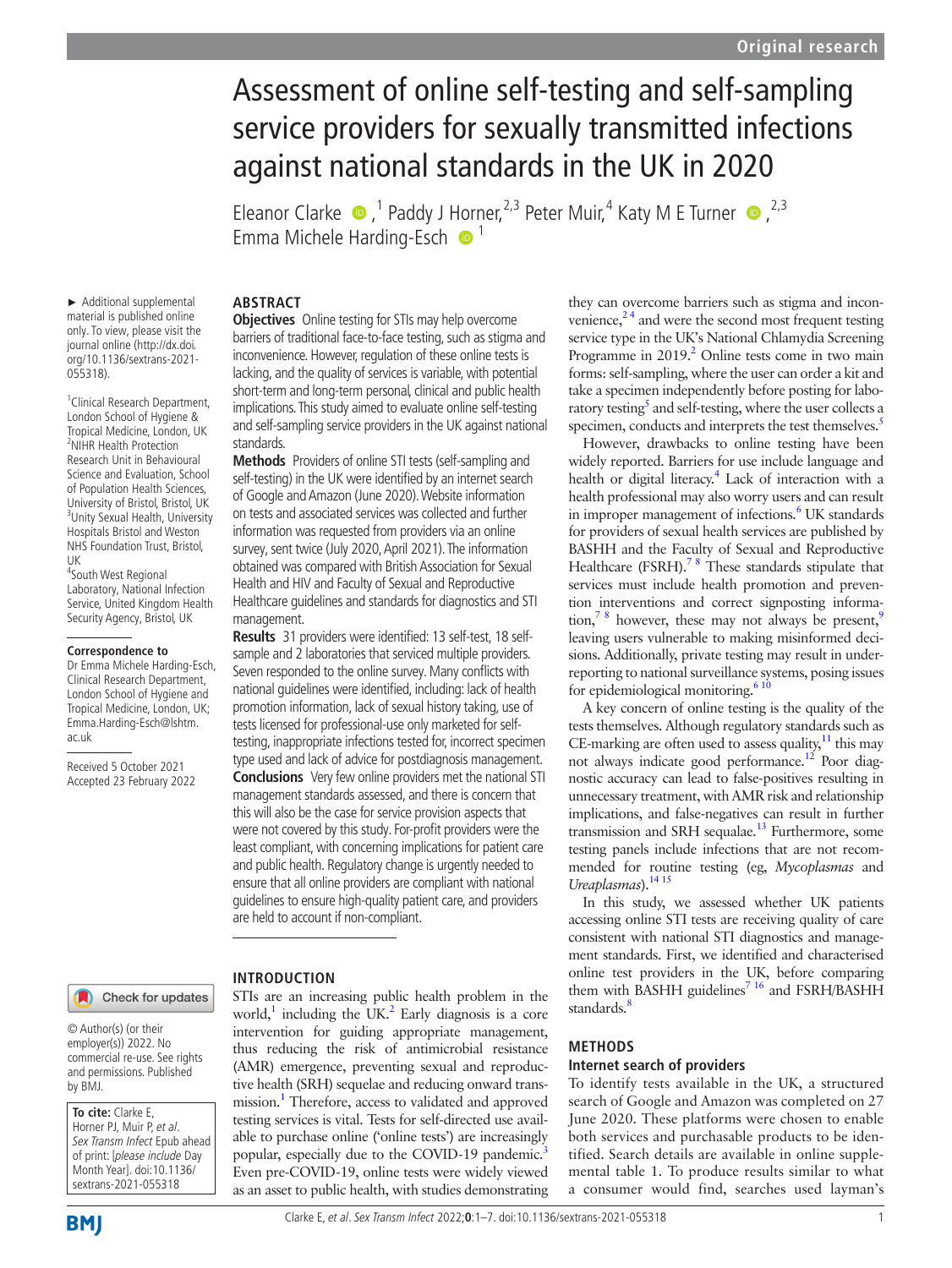terms and less well-known infections (eg, trichomoniasis) were not included. Also, terms that produced mainly educational or medical results (eg, "sexually transmitted infections") were not included.

According to click through data, $17$  most Google users do not go past the first page of search results, however for thoroughness the first five pages of results were screened by title and description. All Amazon results were screened. Inclusion criteria for a provider were:

- 1. The test had to be available in the UK.
- 2. The test had to be either self-sampling or self-testing.
- 3. The test was not provided by an individual borough (administrative unit), as these are geographically limited.

However, services commissioned by the National Health Service (NHS) that covered more than one borough were included. This was to represent this service type, available more generally to the UK population, in our findings.

Data on tests available were extracted iteratively from eligible websites. For products identified through third-party sellers, the original provider was identified and any other tests they provided also recorded.

#### **Provider questionnaire**

Further information was requested from providers and associated laboratories through an online questionnaire sent in July 2020, guided by categories identified during data extraction and guidelines[.7 8 16](#page-5-6) Questionnaires were tailored for each provider. The full set of questions is available in [online supplemental](https://dx.doi.org/10.1136/sextrans-2021-055318)  [table 2](https://dx.doi.org/10.1136/sextrans-2021-055318). In March 2021, BASHH published a position state- $ment<sup>12</sup>$  $ment<sup>12</sup>$  $ment<sup>12</sup>$  regarding online services, emphasising the existence of poor practice. The statement called for increased regulation of these services, to enable providers not conforming with national guidelines to be held to account. Consequently, the questionnaire was sent again in April 2021 to the providers who did not respond in 2020, in the hope that the position statement publication would increase the response rate.

#### **Comparison with guidelines**

Data obtained from providers were categorised into: test audience, pretest process, test process (test type and specimen type), health information, postdiagnosis actions (eg, follow-up and treatment) and accreditation. Comparison of tests with BASHH and FSRH guidelines was then conducted[.7 8 16](#page-5-6) Not all standards or all aspects of each standard could be measured (eg, laboratory turnaround times or safeguarding), as they referred to internal processes or information that was not available on public-facing websites. Accessibility (eg, languages) was not considered to be within the scope of this work. A full list of pathogen-specific guidelines is available alongside [online supplemental table 3](https://dx.doi.org/10.1136/sextrans-2021-055318).

#### **RESULTS**

#### **Overview of provider responses**

The Google and Amazon search returned 13 self-test and 18 self-sample providers, as well as two laboratories that serviced multiple providers. All of the self-test providers and 13 of the self-sampling providers were private. All but one self-sample providers were from the UK, self-test providers were global but available on UK platforms. In the first round of surveys, two providers completed the questionnaire, and one requested a phone call. The second round prompted four more replies. Therefore, most information was collected from provider websites. Provider names have been anonymised, in accordance with the survey terms of consent [\(online supplemental table 2](https://dx.doi.org/10.1136/sextrans-2021-055318)).

Guidelines that providers were compared with are summarised in [table](#page-2-0) 1. Tests and specimen types are shown in [table](#page-3-0) 2, with comparison to national guidelines. Further test details are in [online supplemental table 3A,B](https://dx.doi.org/10.1136/sextrans-2021-055318). Overall, providers closest to the guidelines were NHS-commissioned free services, providing an appropriate range of tests, correct sample types and comprehensive information.

#### **Test audience and pretest processes**

Theme 1 was often not met. Although low-risk symptomatic patients were eligible to use online services at the time of data collection due to COVID-19 modifications to maintain access to testing,<sup>[18](#page-5-14)</sup> private self-sample providers who advertised to symptomatic patients did not distinguish between severity of symptoms, and testing for individuals with severe symptoms, including pelvic pain, was recommended. Advice on accessing HIV postexposure prophylaxis (PEP) was not mentioned by eight of the selfsample providers (seven private, one NHS-commissioned). With regard to triage or history taking pretesting, some self-sample providers (both private and NHS-commissioned) used an online questionnaire (the contents of which were not analysed) to recommend tests, but most providers did not have this feature.

Self-test providers did not appear to provide any form of triage as websites seemed primarily commercial and test inserts were mostly unavailable. However, five self-test providers offered tests that were marked as professional-use only.

#### **Test process**

While both types of providers did offer tests for the minimum requirement in theme 2, these were often available individually or in various packages, leaving users able to pick and choose. For self-testing kits, the main pathogens were chlamydia  $(n=8)$ , HIV  $(n=5)$  and gonorrhoea  $(n=5)$ . Less common were herpes  $(n=2)$ , trichomoniasis (n=4), syphilis (n=4), hepatitis B (n=2), hepatitis C (n=2), *Gardnerella* (n=1) and *Candida albicans* (n=1).

All self-sample providers offered tests for chlamydia and gonorrhoea, but availability varied for other tests [\(table](#page-3-0) 2). Selfsample tests were available in various combinations, some with 12 tests in one bundle. Free services provided a smaller range of tests than paid-for services. Multiple private self-sample services offered tests individually or within bundles for organisms generally regarded as commensal, such as *Ureaplasmas* or *Mycoplasmas* but species was sometimes unclear. Private self-sample providers sometimes exaggerated the importance of testing for these commensal organisms when compared with the literature.[14 15](#page-5-11) *Gardnerella* infection was repeatedly used as a proxy for bacterial vaginosis, contrary to recommendations.<sup>19</sup> Additionally, two paid self-sample services claimed an advantage over the NHS by testing for organisms not included in routine testing.

Specimen type often conflicted with guidelines ([table](#page-3-0) 2). Selftest sample types were not assessed against these guidelines as they were developed for laboratory-based diagnostic methods, however five self-test providers requested cervical samples, which should be clinician-collected.<sup>[20](#page-5-16)</sup> For self-sample services, five providers (all private) requested urine samples for chlamydia and gonorrhoea; four of these had no option for the recom-mended vaginal swab samples.<sup>[20 21](#page-5-16)</sup> The remaining provider did offer a vaginal swab, however this was offered separately from their main test package. For herpes, at least seven private selfsample providers requested urine samples. BASHH guidance states 'Urine tests are inappropriate for the diagnosis of herpes' and instead recommends that lesion swabs are taken for Nucleic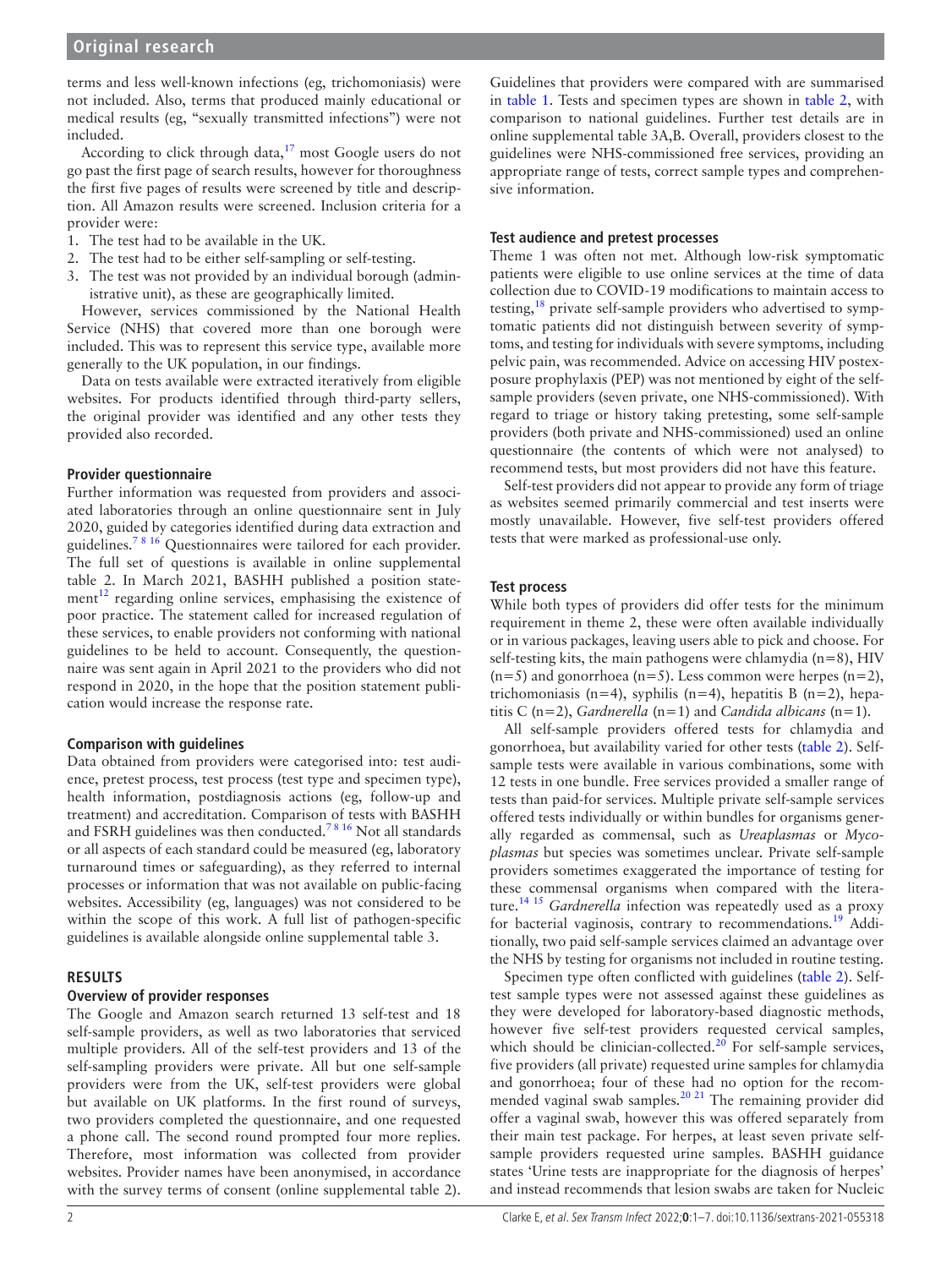#### <span id="page-2-0"></span>Table 1 Summary of recommendations from the BASHH standards for the management of STIs<sup>7</sup> and the joint BASHH/Faculty of Sexual and Reproductive Healthcare (FSRH) standards for online and remote providers of sexual and reproductive health services<sup>[8](#page-5-12)</sup>

| <b>Theme</b>                         | <b>Summary</b>                                                                                                                                                                                                                                                                                                                                                                                                                                                                                                                                 | <b>Relevant BASHH</b><br>standards <sup>7</sup> *                                          | <b>Relevant FSRH/BASHH</b><br>standards <sup>8</sup> * |
|--------------------------------------|------------------------------------------------------------------------------------------------------------------------------------------------------------------------------------------------------------------------------------------------------------------------------------------------------------------------------------------------------------------------------------------------------------------------------------------------------------------------------------------------------------------------------------------------|--------------------------------------------------------------------------------------------|--------------------------------------------------------|
| 1. Test audience and pretest process | > Symptomatic patients are not advised to use online services<br>(however this quidance was modified due to COVID-19 to<br>maintain access to services, and low-risk symptomatic patients<br>could use online services). <sup>18</sup><br>Providers of STI care should have in place an effective triage<br>system to direct users to the most appropriate service. Services<br>should take a medical and sexual history.<br>Those who need HIV postexposure prophylaxis should not use<br>online services and should be directed to a clinic. | 1.2.6<br>1.5.7<br>1.5.8<br>1.5.9<br>1.5.10<br>2.4.5<br>2.4.7<br>2.4.8<br>2.5.2<br>2.5.8    | 3.1.3<br>3.2.3                                         |
| 2. Test process                      | > Specimens for chlamydia, gonorrhoea, syphilis and HIV should be 2.4.5<br>taken from all exposed sites as a minimum.<br>$\triangleright$ Specimens for microbiological testing obtained during the<br>examination should be in line with national quidance.<br>All providers of services commissioned to manage STIs should<br>use the 'gold standard' test for the infection they are screening<br>for.<br>Service users should be advised about the sensitivity of the<br>assays for detecting infection.                                   | 2.4.8<br>2.5.11<br>2.5.14<br>2.5.15<br>3.4.2<br>3.4.4<br>3.4.8<br>3.4.10<br>3.5.1<br>3.5.6 | 3.3.2<br>3.3.3                                         |
| 3. Health information                | Service users should be fully informed on the nature<br>and limitations of the test, as well as have access to<br>health promotion and prevention interventions including<br>encouragement of safer sex behaviour and condom usage.                                                                                                                                                                                                                                                                                                            | 2.4.5<br>2.5.12                                                                            | 2.1.6<br>3.3.3                                         |
| 4. Postdiagnosis actions             | $\blacktriangleright$ Clear pathways with choices for individuals to obtain care,<br>treatment and further management must be available if an STI is 2.4.10<br>identified. Service users must be given information on the need<br>for partner notification, re-testing as appropriate and advised<br>that this is part of STI management.<br>If services are unable to provide specialist support or additional<br>tests, the provider should be able to provide onwards referral.<br>Treatment should follow national quidelines.             | 2.4.5<br>4.4.1<br>4.4.8<br>4.4.11<br>4.4.16<br>4.5.5<br>4.5.13<br>8.4.6<br>8.4.8           | 1.1.12<br>1.1.13<br>3.5.6                              |
| 5. Accreditation                     | Service providers should have relevant accreditation such as<br>CE-marked products, United Kingdom Accreditation Services<br>accredited laboratories and be registered with the Care Quality<br>Commission.<br>Services should comply with the joint FSRH/BASHH standards for 3.5.10<br>online providers <sup>8</sup> and other BASHH guidelines.                                                                                                                                                                                              | 2.4.1<br>2.5.1<br>3.4.1<br>3.5.4<br>3.5.12<br>6.4.8                                        | 1.4.2<br>1.4.12<br>3.3.1                               |

These were used to assess whether online providers were providing an adequate standard of care to patients.

\*Not all standards or all aspects of each standard were able to be measured due to the nature of information available on provider websites.

Acid Amplification Testing (NAAT), or blood for serology in certain circumstances.<sup>2</sup>

Eleven self-test providers reported sensitivity and specificity estimates, which were all >85%, however information about reference tests or sample sizes was often unavailable. Due to lack of website information and low survey response rate, it was not possible to obtain information on diagnostic methods and accuracy from most self-sample providers. Four private self-sample providers gave values for 'accuracy' over 95%, however this was not mentioned for all tests. One NHS-commissioned self-sample provider gave sensitivity and specificity of >95% for all tests offered.

#### **Health information and signposting**

To assess theme 3, we reviewed whether sites gave information on STI symptoms, window periods, transmission routes and health promotion. It was difficult to ascertain health promotion materials for many self-test providers as package inserts were often unavailable. As some self-tests were marked as professional-use

only, it is expected that information would be targeted at healthcare professionals.

Only five self-sample providers (four NHS-commissioned, one private) provided information on all topics of window periods, transmission routes, symptoms and infection prevention. For other self-sample providers (mostly private, but one NHS-commissioned), information was not on the test page or was inconsistently mentioned. One private self-sample provider gave links to Wikipedia.

#### **Follow-up/Treatment**

It was difficult to assess whether theme 4 was met as postdiagnosis processes were not always shared. All self-test providers that did include this information advised seeing a health professional after a positive result. For self-sample providers, options included a private consultation, treatment ordered online (mainly for chlamydia) or advice to visit a general practitioner. Partner notification was often mentioned non-specifically and may instead have been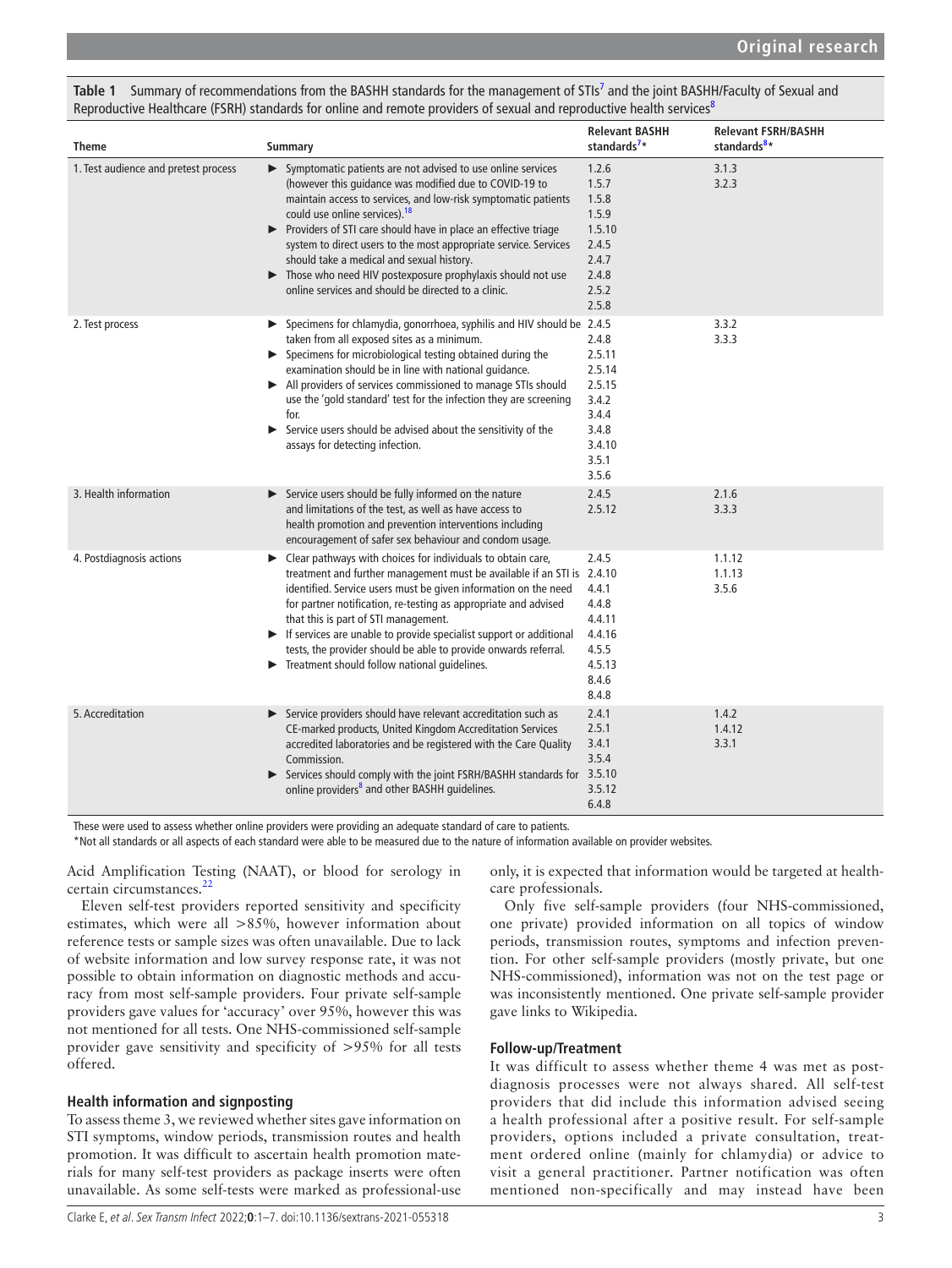<span id="page-3-0"></span>

| $\mathbf{\Omega}$<br>Table  |                                   |                                                         | Pathogens tested for by online self-test and self-sample provide                                                                                                                                                                                   |                                           |                               |                                             |                |                                                                              |                              |                          |                                                                 |                                    |                                    |                                                                    |                                     | rs, and the samples requested for each pathogen, compared against national BASHH standards for the management of STIs <sup>716</sup> |                           |
|-----------------------------|-----------------------------------|---------------------------------------------------------|----------------------------------------------------------------------------------------------------------------------------------------------------------------------------------------------------------------------------------------------------|-------------------------------------------|-------------------------------|---------------------------------------------|----------------|------------------------------------------------------------------------------|------------------------------|--------------------------|-----------------------------------------------------------------|------------------------------------|------------------------------------|--------------------------------------------------------------------|-------------------------------------|--------------------------------------------------------------------------------------------------------------------------------------|---------------------------|
| Type                        | Provider<br>$\triangleq$          | Chlamydia                                               | Gonorrhoea                                                                                                                                                                                                                                         | chlamydia or<br>gonorrhoea<br>Oral/Rectal | Syphilis                      | $\geqq$                                     | Hepatitis<br>B | Hepatitis<br>C                                                               | Herpes<br>(1 and/<br>or $2)$ | Trichomoniasis           | Mycoplasma<br>genitalium                                        | Mycoplasma<br>hominis              | Ureaplasmas                        | (as indicator<br>of bacterial<br>Gardnerella<br>vaginosis)         | Haemophilus<br>ducreyi              | papillomavirus<br>Human                                                                                                              | Yeasts                    |
| <b>BASHH</b> recommendation |                                   | U (male), C<br>if clinician<br>V (female),<br>collected | V (female), U<br>(male)                                                                                                                                                                                                                            | $\mathsf{\Omega}$                         | lesion<br>swab<br>B or        | $\bf{m}$<br>$\bf{m}$                        |                | $\bf{m}$                                                                     | Lesion<br>swab<br>or B       | V, US, U                 | symptomatic<br>only<br>U (male and<br>female), V/C<br>(female)- | Not advised for<br>routine testing | Not advised for<br>routine testing | as an indicator<br>recommended<br>of bacterial<br>vaginosis<br>Not | Lesion swab-<br>symptomatic<br>only | only (screening<br>uses C which<br>symptomatic<br>Lesion swab-<br>are clinician<br>collected)                                        | $V$ — symptomatic<br>only |
| Self-test                   |                                   |                                                         |                                                                                                                                                                                                                                                    |                                           |                               | $\bf{m}$                                    |                |                                                                              |                              |                          |                                                                 |                                    |                                    |                                                                    |                                     |                                                                                                                                      |                           |
|                             | $\sim$<br>$\scriptstyle\sim$      | <b>U/C/US</b><br><b>U/C/US</b>                          | CULS<br>CUS                                                                                                                                                                                                                                        |                                           | B<br>$\mathbf{\Omega}$        | $\bf{m}$<br>$\bf{m}$                        |                | $\bf{m}$                                                                     |                              | $\,>$                    |                                                                 |                                    |                                    |                                                                    |                                     |                                                                                                                                      |                           |
|                             | 4                                 | $\cup$                                                  |                                                                                                                                                                                                                                                    |                                           |                               |                                             |                |                                                                              |                              |                          |                                                                 |                                    |                                    |                                                                    |                                     |                                                                                                                                      |                           |
|                             | S                                 | $\sim$                                                  | S                                                                                                                                                                                                                                                  |                                           |                               |                                             |                |                                                                              | $\,$ $\,$                    | $\,>$                    |                                                                 |                                    |                                    |                                                                    |                                     |                                                                                                                                      |                           |
|                             | $\circ$                           | <b>U/C/US</b>                                           | $\sim$                                                                                                                                                                                                                                             |                                           | $\bf{m}$                      | $\bf{m}$<br>B/O                             |                | $\bf{m}$                                                                     |                              | $\,>$                    |                                                                 |                                    |                                    |                                                                    |                                     |                                                                                                                                      |                           |
|                             | $\infty$                          | $\sim$                                                  | S                                                                                                                                                                                                                                                  |                                           | $\bf{m}$                      |                                             |                |                                                                              | $\bf{m}$                     |                          |                                                                 |                                    |                                    |                                                                    |                                     |                                                                                                                                      |                           |
|                             | $\sigma$                          | $\geq$                                                  |                                                                                                                                                                                                                                                    |                                           |                               |                                             |                |                                                                              |                              |                          |                                                                 |                                    |                                    |                                                                    |                                     |                                                                                                                                      |                           |
|                             | $\approx$                         | $\cup$                                                  |                                                                                                                                                                                                                                                    |                                           |                               |                                             |                |                                                                              |                              |                          |                                                                 |                                    |                                    |                                                                    |                                     |                                                                                                                                      |                           |
|                             | $\overline{1}$                    |                                                         |                                                                                                                                                                                                                                                    |                                           |                               | $\bf{m}$                                    |                |                                                                              |                              |                          |                                                                 |                                    |                                    |                                                                    |                                     |                                                                                                                                      |                           |
|                             | 12<br>13                          |                                                         |                                                                                                                                                                                                                                                    |                                           |                               | $\mathbf{m}$                                |                |                                                                              |                              | $\sim$                   |                                                                 |                                    |                                    | $\sim$                                                             |                                     |                                                                                                                                      | ŗ.                        |
| Self-sample                 | $\overline{4}$                    | $\geq$                                                  | $\leq$                                                                                                                                                                                                                                             | S                                         | $\mathbf{\underline{\infty}}$ | $\bf{m}$<br>$\mathbf{\underline{\infty}}$   |                | $\bf{m}$                                                                     | uvvs                         | $\geq$                   | U/V (Sp?)                                                       |                                    | $\geqq$                            | $\geq$                                                             |                                     | $\,>$                                                                                                                                |                           |
|                             | 15                                | $\geq$                                                  | $\leq$                                                                                                                                                                                                                                             | $\sim$                                    | $\infty$                      | $\infty$<br>$\mathbf{\underline{\infty}}$   |                | $\mathbf{\Omega}$                                                            | <b>UVVS</b>                  | $\geq$                   | U/V (Sp?)                                                       |                                    | $\leq$                             | $\geq$                                                             |                                     | $\geq$                                                                                                                               |                           |
|                             | $\frac{6}{1}$                     | $\geq$                                                  | $\geq$                                                                                                                                                                                                                                             | $\sim$                                    | $\infty$                      | $\mathbf{\underline{\infty}}$               |                |                                                                              |                              | $\geqq$                  |                                                                 |                                    |                                    |                                                                    |                                     |                                                                                                                                      |                           |
|                             | $17+$                             | $\geqq$                                                 | $\geq$                                                                                                                                                                                                                                             | $\sim$                                    | $\mathbf{\underline{\infty}}$ | $\infty$                                    |                |                                                                              |                              |                          |                                                                 |                                    |                                    |                                                                    |                                     |                                                                                                                                      |                           |
|                             | $\frac{8}{16}$                    | $\geqq$                                                 | $\leq$                                                                                                                                                                                                                                             | $\sim$                                    | $\bf{m}$                      | $\bf{m}$<br>$\bf{m}$                        |                | $\begin{array}{ccc} \hline \mathbf{a} & \mathbf{b} & \mathbf{c} \end{array}$ |                              |                          |                                                                 |                                    |                                    |                                                                    |                                     |                                                                                                                                      |                           |
|                             | 191                               | $\geq$                                                  | $\leq$                                                                                                                                                                                                                                             | $\sim$                                    | $\mathbf{\Omega}$             | $\bf{m}$<br>$\,$ $\,$                       |                |                                                                              |                              |                          |                                                                 |                                    |                                    |                                                                    |                                     |                                                                                                                                      |                           |
|                             | 20                                | $\stackrel{*}{\supset}$                                 | $\stackrel{*}{\supset}$                                                                                                                                                                                                                            | $\mathsf{\Omega}$                         | $\,$ $\,$                     | $\sim$<br>$\,$ $\,$                         |                |                                                                              | <b>DIS/B</b>                 | $\Rightarrow$            | U (Sp?)                                                         |                                    | $\Rightarrow$                      | $\Rightarrow$                                                      |                                     | $\,>$                                                                                                                                |                           |
|                             | $\overline{21}$<br>$\overline{2}$ | $\geqq$                                                 | $\leq$                                                                                                                                                                                                                                             | S                                         | $\bf{m}$                      | $\,$ $\,$                                   |                |                                                                              | $\sim$                       | $\sim$                   | $\sim$                                                          | $\sim$                             | $\sim$ $\sim$                      |                                                                    | $\sim$                              | $\geq$                                                                                                                               |                           |
|                             | 23                                | $\geqq$<br>$\Rightarrow$                                | $\geq$<br>$\Rightarrow$                                                                                                                                                                                                                            | $\sim$                                    | B/S<br>$\sim$                 | $\bf{m}$<br>$\,$ $\,$<br>$\infty$<br>$\sim$ |                | $\bf{m}$<br>$\mathbf{\Omega}$                                                | <b>B/S/U</b><br>$\approx$    | $\geqq$<br>$\Rightarrow$ | $\geq$<br>$\sim$                                                |                                    | $\leq$                             | $\leq$<br>$\sim$                                                   |                                     | $>$ $>$                                                                                                                              | $\,>$                     |
|                             | 24                                | $\Rightarrow$                                           | $\Rightarrow$                                                                                                                                                                                                                                      | $\sim$                                    | $\bf{m}$                      | $\mathbf{\Omega}$<br>$\bf{m}$               |                | $\mathbf{\Omega}$                                                            | B/U                          | $\Rightarrow$            | U (Sp?)                                                         |                                    | $\Rightarrow$                      | $\Rightarrow$                                                      |                                     |                                                                                                                                      |                           |
|                             | 25 <sup>†</sup>                   | $\geq$                                                  | $\geq$                                                                                                                                                                                                                                             | $\sim$                                    | $\bf{m}$                      | $\mathbf{\Omega}$                           |                |                                                                              |                              |                          |                                                                 |                                    |                                    |                                                                    |                                     |                                                                                                                                      |                           |
|                             | 26†                               | $\geqq$                                                 | $\geq$                                                                                                                                                                                                                                             | S                                         | $\,$ $\,$                     | $\mathbf{\Omega}$                           |                |                                                                              |                              |                          |                                                                 |                                    |                                    |                                                                    |                                     |                                                                                                                                      |                           |
|                             | $\overline{27}$                   | $\geqq$                                                 | $\leq$                                                                                                                                                                                                                                             |                                           | $\mathbf{m}$                  | $\bf{m}$<br>$\bf{m}$                        |                | $\omega$ $\omega$                                                            | $\geq$                       | $\leq$                   | U/V (Sp?)                                                       |                                    | $\geqq$                            | $\geq$                                                             |                                     |                                                                                                                                      |                           |
|                             | 28                                | $\Rightarrow$                                           | $\Rightarrow$                                                                                                                                                                                                                                      |                                           | $\blacksquare$                | $\infty$<br>$\infty$                        |                |                                                                              | $\bf{m}$                     | $\sim$                   | $\sim$                                                          |                                    | $\sim$                             | $\sim$                                                             |                                     | $\geq$                                                                                                                               |                           |
|                             | 29                                | $\Rightarrow$                                           | $\Rightarrow$                                                                                                                                                                                                                                      |                                           |                               |                                             |                |                                                                              |                              |                          |                                                                 |                                    |                                    |                                                                    |                                     |                                                                                                                                      |                           |
|                             | $30^{\circ}$                      | $\geq$                                                  | $\geq$                                                                                                                                                                                                                                             | S                                         | $\omega$ $\omega$             | $\bf{m}$<br>$\omega$ $\omega$               |                | $\begin{matrix} 1 & 1 \\ 1 & 1 \end{matrix}$                                 | $\geq$                       | $\geq$                   | $\geq$                                                          |                                    | $\leq$                             | $\geq$                                                             |                                     |                                                                                                                                      |                           |
|                             | $31+$                             | $\geq$                                                  | $\leq$                                                                                                                                                                                                                                             | $\backsim$                                |                               | $\blacksquare$                              |                |                                                                              |                              |                          |                                                                 |                                    |                                    |                                                                    |                                     |                                                                                                                                      |                           |
|                             |                                   |                                                         | This reflects where a provider explicity states what sample is used. This is often not included on package tests, so may not reflect all tests offered.<br>A full list of guidelines compared against is available in online supplemental table 3. |                                           |                               |                                             |                |                                                                              |                              |                          |                                                                 |                                    |                                    |                                                                    |                                     |                                                                                                                                      |                           |
|                             |                                   |                                                         | *Most tests requested urine, but a vaginal swab was available separately.                                                                                                                                                                          |                                           |                               |                                             |                |                                                                              |                              |                          |                                                                 |                                    |                                    |                                                                    |                                     |                                                                                                                                      |                           |
|                             |                                   |                                                         | 7, specimen unclear; B, blood; O, oral transudate; S, swab; Sp?, species unclear; U, urine; US, urethral swab; V, vaginal swab.<br>findicates a free service that is commissioned by the National Health Service.                                  |                                           |                               |                                             |                |                                                                              |                              |                          |                                                                 |                                    |                                    |                                                                    |                                     |                                                                                                                                      |                           |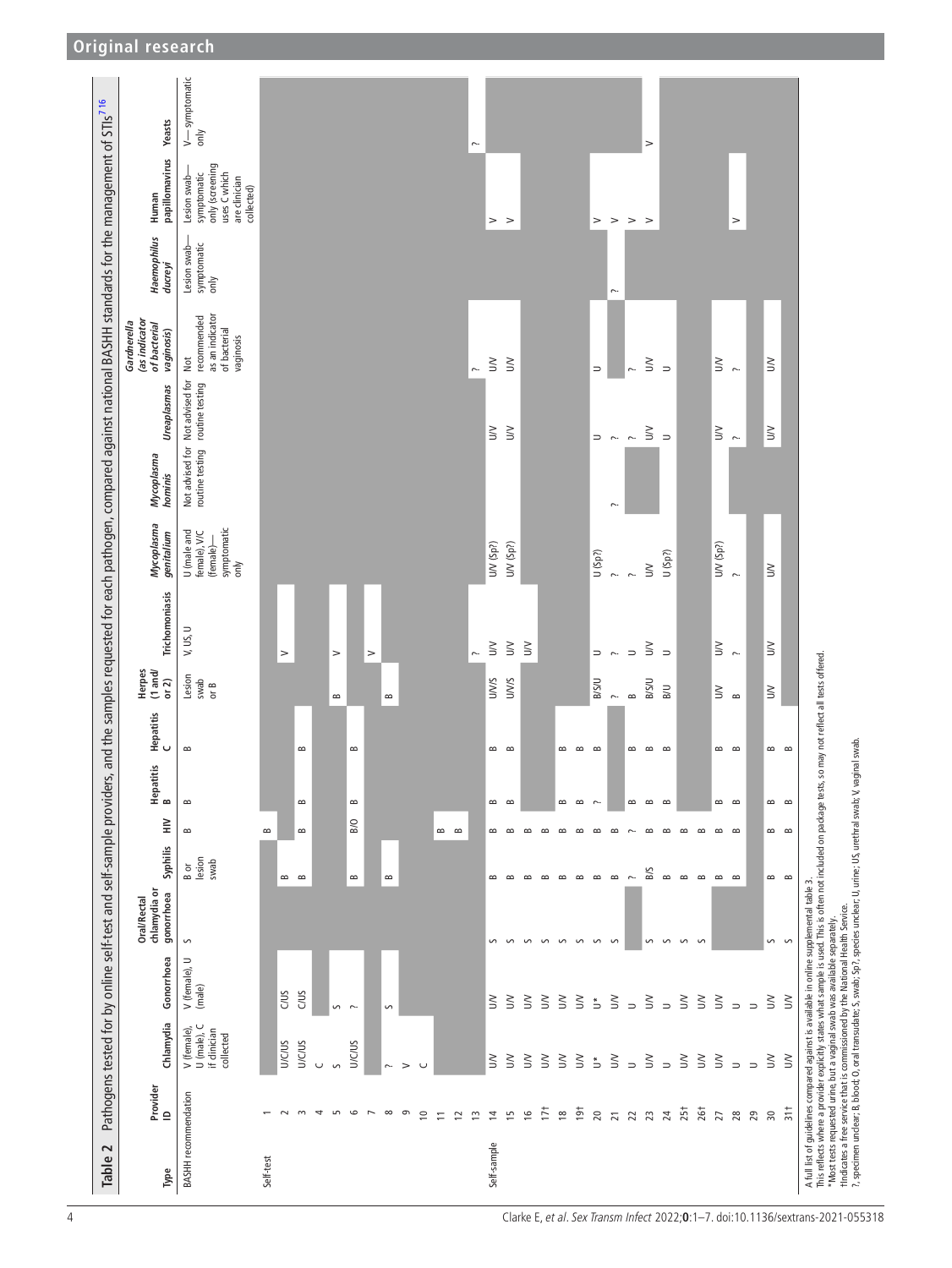discussed postdiagnosis. Exact treatment options were unclear, however one private self-sample provider offered an oral course of azithromycin and cefixime for gonorrhoea which was easy to purchase online, instead of the recom-mended first-line treatment of intramuscular ceftriaxone.<sup>[21](#page-5-18)</sup>

#### **Accreditation**

Although the standards do not refer to accreditation for selftests, it is recommended that they hold the CE-mark.<sup>58</sup> Eleven self-test providers had at least one of their tests CE-marked, two claimed WHO approval and one claimed Food and Drug Administration accreditation. One self-test provider marked their chlamydia and gonorrhoea self-tests with an NHS logo, describing themselves as an NHS provider, but whether that product had received NHS endorsement was unclear. For self-sample providers, United Kingdom Accreditation Service (UKAS) accreditation was claimed, however, it was often used as a blanket term for the laboratory without details of the specific service that had received accreditation.<sup>23</sup> UKAS accreditation was present for the two main laboratory providers identified, however it may not have covered all tests that were being offered. Care Quality Commission accreditation was present for 12 self-sample providers (both private and NHS-commissioned), although mostly only for laboratories used, as opposed to the providers themselves.

#### **DISCUSSION**

This study identified and analysed 31 providers of online tests in the UK. We found significant areas of suboptimal service for both self-test and self-sample providers that often conflicted with national guidelines on STI diagnostics and management. These included a lack of health promotion information, lack of triage, use of tests licensed for professional-use only marketed for self-testing, inappropriate infections tested for and incorrect specimen type used. As a result, users are at risk of taking unnecessary tests, with poor performance, that could lead to incorrect results, inappropriate management and receiving inadequate clinical information and support.

This study had limitations. Questionnaire response rate was low, despite a follow-up in 2021 following the BASHH position statement publication, $12$  meaning that not all aspects of care could be evaluated. Data considered missing in our analysis may have been available once the user had bought the test. Furthermore, data were extracted from websites in July 2020 but providers may have subsequently updated their websites. Although our internet search was comprehensive, it is not possible to identify all online STI test providers, and these change on a regular basis in this rapidly evolving field. The sample analysed here may therefore not be fully representative of all providers. This lack of representativeness may be further compounded by the small number of providers who responded to the survey and for whom we therefore have more extensive data. However, the low response rate we observed has been seen in similar studies where providers were contacted for information.<sup>24 25</sup> In addition, as our study was unfunded, tests could not be purchased to identify whether information was available postpurchase. This also meant we were unable to test the services independently, either from a user perspective through a 'mystery shopper' exercise, or from a diagnostic accuracy perspective by independently assessing test performance claims. We also could not assess all parts of the standards as they referred to aspects not available for public access. These are next steps for future work, as well as assessing other factors such as triage questionnaire content

and accessibility, and comparing against new guidelines as they are developed.<sup>26</sup> Despite this, we were able to collect large amounts of information from provider websites, giving an accurate perspective of what a consumer would experience when choosing to use an online testing service.

While it was difficult to assess test performance in the identified providers due to lack of available information and inability to perform independent evaluations, it is expected that test performance was suboptimal in at least some instances.<sup>[25](#page-6-3)</sup> BASHH guidelines note that chlamydia and gonorrhoea tests should be NAAT-based.<sup>[20 21](#page-5-16)</sup> However, many non-NAAT chlamydia and gonorrhoea self-tests were available. These tests should be 'used with extreme caution' due to possible poor performance.<sup>[7](#page-5-6)</sup> Although many products had CE-marks, as noted by BASHH,<sup>[12](#page-5-9)</sup> this is easily obtainable and tests may not have been adequately validated. Using incorrect sample types, or being sold tests approved for professional-use only, as seen in our evaluation, may exacerbate poor test performance and add to this issue. $20-22$ 

The lack of appropriate health information given by selfsample providers poses a risk to users on multiple levels. Access to healthcare professionals as part of online STI services is recognised as important for offering information, technical assistance and support.<sup>[27](#page-6-4)</sup> Receiving accurate information regarding appropriate services and tests is critical to providing appropriate patient care, ensuring that patients receive the correct tests relevant to their situation. In contradiction to this, we found that several online providers specifically targeted patients with severe symptoms, as well as not signposting users to vital services such as PEP for HIV.<sup>[7](#page-5-6)</sup> Patients were also frequently offered testing for commensal *Mycoplasmas* and *Ureaplasmas*, [14](#page-5-11) which could lead to unnecessary costs, treatments and results of uncertain signif-icance,<sup>[15 28](#page-5-19)</sup> resulting in emotional distress and poor antimicrobial stewardship. These additional tests were only found in private services, suggesting that they may be more moti-vated by profit than by high-quality healthcare provision.<sup>[29](#page-6-5)</sup> It would be important to understand why individuals choose to pay for testing rather than opting for free services, to ensure patients are offered the best possible care.

While this is the first assessment of UK online STI testing providers to our knowledge, studies in other countries externally assessing online test providers have reported similar results. A 2010 study of online tests in America performed independent assessments of online STI test providers, finding that they were hard to contact, and although self-tests had poor performance, self-sample tests had high accuracy.<sup>[25](#page-6-3)</sup> Providers of chlamydia online tests in The Netherlands were found to often not meet quality indicators regarding health promotion or follow-up (especially self-tests), but the process of an evaluation taking place did provoke providers to improve their service.<sup>[24](#page-6-1)</sup> Similarly, an Australian study of HIV self-tests showed that none conformed to national product guidelines, and often had inadequate pretest information and linkage to care.<sup>[30](#page-6-6)</sup> These studies demonstrate that suboptimal online testing service provision is a problem across the world. Actions such as publications highlighting short-falls and position statements with recommendations may create short-term impacts. However, if there are no mechanisms to maintain improved practice and prevent providers from, for example, appearing under a different name, $31$  these efforts are of little long-term benefit. For there to be sustained improvements in patient care, regulatory change is needed so that providers are regularly monitored and can be held to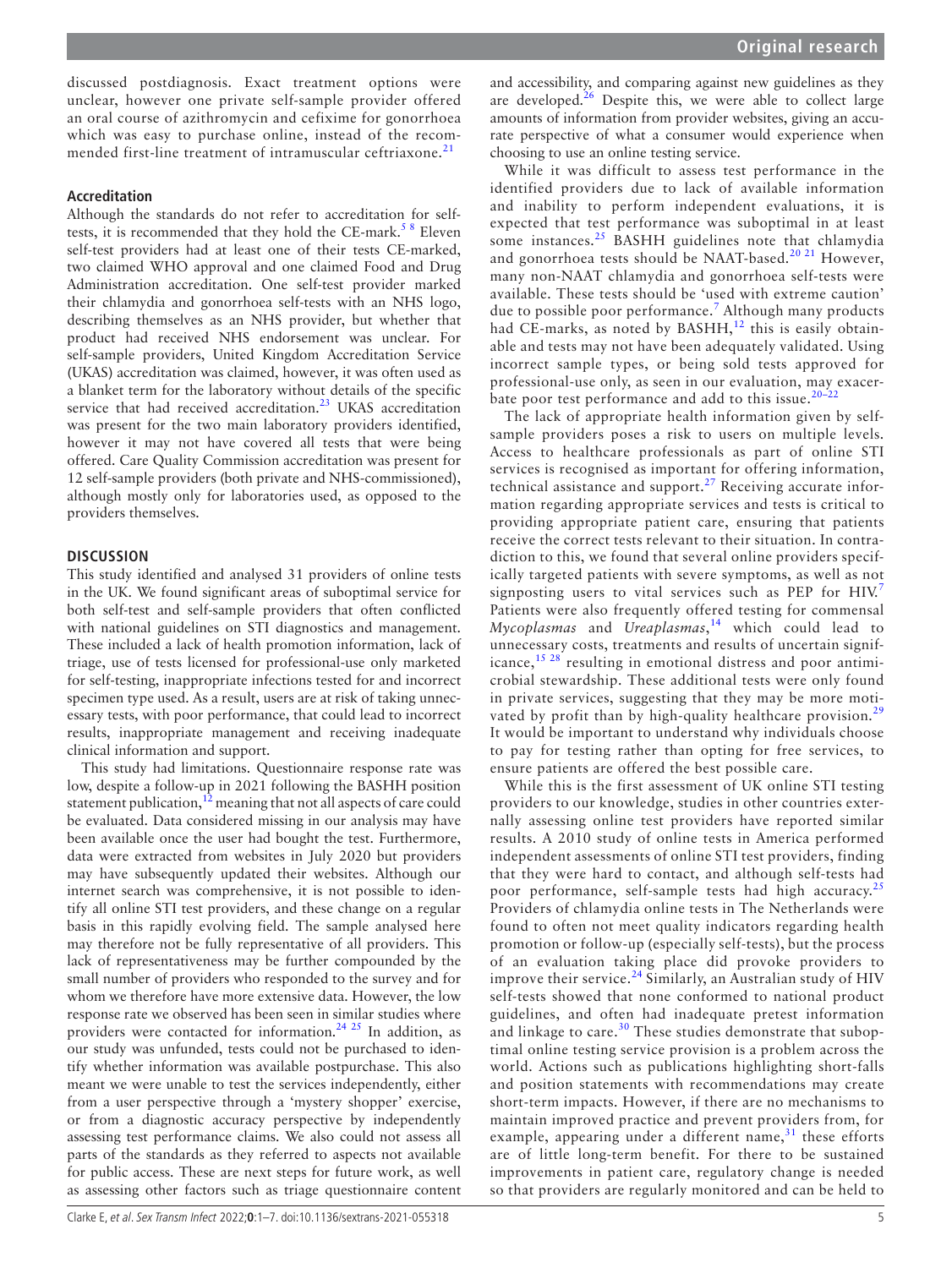account. Although the UK's Medicines and Healthcare products Regulatory Agency does have a #FakeMeds campaign, this is clearly not sufficient for ensuring appropriate patient care. Services need to be frequently evaluated against national guidelines, which must also be continually updated to adapt to evolving service provision. $8^{12}$ 

### **CONCLUSION**

Online testing is a welcome addition to STI diagnostics, offering a convenient and flexible option for users. However, the proliferation of providers that do not follow guidelines, in particular for-profit sites, jeopardises these advantages and puts users at risk. If current trends continue, online testing usage will increase, resulting in more online providers as demand rises. Regulatory change is required to ensure that the standard of care received online meets national guidelines to protect patients and the wider population from the repercussions of underperforming or inappropriate tests. If we do not act now, patients will continue to receive suboptimal care with potentially significant adverse personal, clinical and public health implications.

#### **Key messages**

- ► Online providers help overcome many barriers to STI testing and are increasingly popular, but quality of services is not assured.
- ► Many online testing services, particularly for-profit providers, did not comply with national guidelines.
- $\blacktriangleright$  Regulatory change is reguired to ensure online providers comply with national guidelines and are held to account if they do not.

#### **Handling editor** Claudia S Estcourt

**Twitter** Katy M E Turner [@katymeturner](https://twitter.com/katymeturner) and Emma Michele Harding-Esch [@](https://twitter.com/ehardingesch) [ehardingesch](https://twitter.com/ehardingesch)

**Acknowledgements** We thank all providers who responded to the questionnaire. We would also like to thank the BASHH Bacterial Special Interest Group (BSIG) members for reviewing the manuscript. EMH-E would like to thank Julius Schachter who set the challenge to address this issue at the eighth Meeting of the European Society for Chlamydia Research, September 2016, Oxford, UK. It is not yet the outcome you hoped for, but progress is slowly being made.

**Contributors** EMH-E conceived the concept, supervised the project, advised on methods and supported drafting the manuscript. EC developed the methods, performed data collection and analysis and wrote the manuscript with support from EMH-E. PJH, PM and KMET helped supervise the project, assisted in analysis and provided feedback on manuscript drafts. All authors provided approval of the final version for publication. EMH-E is responsible for the overall content as guarantor.

**Funding** The authors have not declared a specific grant for this research from any funding agency in the public, commercial or not-for-profit sectors.

#### **Competing interests** None declared.

**Patient consent for publication** Not applicable.

**Ethics approval** Ethical approval was granted by the MSc Research Ethics Committee of the London School of Hygiene & Tropical Medicine (22195). Participants gave informed consent to participate in the study before taking part.

**Provenance and peer review** Not commissioned; externally peer reviewed.

**Data availability statement** Data are available on reasonable request. The majority of data are included in the supplementary table. Confidentiality of providers would have to be considered, in-line with the study ethics and consent procedures, for requests of any additional data.

#### **ORCID iDs**

Eleanor Clarke <http://orcid.org/0000-0001-6871-9415> Katy M E Turner <http://orcid.org/0000-0002-8152-6017> Emma Michele Harding-Esch <http://orcid.org/0000-0002-1432-8109>

#### **REFERENCES**

- <span id="page-5-0"></span>1 WHO. Global health sector strategy on sexually transmitted infections 2016-2021, 2016. Available: [https://www.who.int/reproductivehealth/publications/rtis/ghss-stis/](https://www.who.int/reproductivehealth/publications/rtis/ghss-stis/en/) [en/](https://www.who.int/reproductivehealth/publications/rtis/ghss-stis/en/) [Accessed Jun 2021].
- <span id="page-5-1"></span>2 Public Health England. Sexually transmitted infections and screening for Chlamydia in England, 2019, 2020. Available: [https://assets.publishing.service.gov.uk/government/](https://assets.publishing.service.gov.uk/government/uploads/system/uploads/attachment_data/file/914249/STI_NCSP_report_2019.pdf) uploads/system/uploads/attachment\_data/file/914249/STI\_NCSP\_report\_2019.pdf [Accessed Jun 2021].
- <span id="page-5-2"></span>3 Public Health England. The impact of the COVID-19 pandemic on prevention, testing, diagnosis and care for sexually transmitted infections, HIV and viral hepatitis in England, 2020. Available: [https://assets.publishing.service.gov.uk/government/](https://assets.publishing.service.gov.uk/government/uploads/system/uploads/attachment_data/file/943657/Impact_of_COVID-19_Report_2020.pdf) [uploads/system/uploads/attachment\\_data/file/943657/Impact\\_of\\_COVID-19\\_Report\\_](https://assets.publishing.service.gov.uk/government/uploads/system/uploads/attachment_data/file/943657/Impact_of_COVID-19_Report_2020.pdf) [2020.pdf](https://assets.publishing.service.gov.uk/government/uploads/system/uploads/attachment_data/file/943657/Impact_of_COVID-19_Report_2020.pdf) [Accessed Jun 2021].
- <span id="page-5-4"></span>4 Grandahl M, Larsson M, Herrmann B. 'To be on the safe side': a qualitative study regarding users' beliefs and experiences of internet-based self-sampling for Chlamydia trachomatis and Neisseria gonorrhoeae testing. [BMJ Open](http://dx.doi.org/10.1136/bmjopen-2020-041340) 2020;10:e041340..
- <span id="page-5-3"></span>5 Public Health England. HIV testing and Self-Testing: information, 2015. Available: [https://assets.publishing.service.gov.uk/government/uploads/system/uploads/](https://assets.publishing.service.gov.uk/government/uploads/system/uploads/attachment_data/file/769460/HIV_Self-Testing_PHE_Position_v13_-_Nov_15_updated.pdf) [attachment\\_data/file/769460/HIV\\_Self-Testing\\_PHE\\_Position\\_v13\\_-\\_Nov\\_15\\_](https://assets.publishing.service.gov.uk/government/uploads/system/uploads/attachment_data/file/769460/HIV_Self-Testing_PHE_Position_v13_-_Nov_15_updated.pdf) [updated.pdf](https://assets.publishing.service.gov.uk/government/uploads/system/uploads/attachment_data/file/769460/HIV_Self-Testing_PHE_Position_v13_-_Nov_15_updated.pdf) [Accessed Jun 2021].
- <span id="page-5-5"></span>6 Cannon CA, Piraino AK, Golden MR, et al. Sexually transmitted infection testing using online companies: benefits, drawbacks, and call for official guidance. [Sex Transm Dis](http://dx.doi.org/10.1097/OLQ.0000000000001401) 2021;48:e168–70.
- <span id="page-5-6"></span>7 British Association for Sexual Health and HIV. BASHH standards for the management of sexually transmitted infections (STIs), 2019. Available: [https://bashh.org/about](https://bashh.org/about-bashh/publications/standards-for-the-management-of-stis/)[bashh/publications/standards-for-the-management-of-stis/](https://bashh.org/about-bashh/publications/standards-for-the-management-of-stis/) [Accessed Jun 2021].
- <span id="page-5-12"></span>8 British association for sexual health and HIV/The faculty of sexual and reproductive healthcare. standards for online and remote providers of sexual and reproductive health services, 2020. Available: [https://www.fsrh.org/standards-and-guidance/](https://www.fsrh.org/standards-and-guidance/documents/fsrhbashh-standards-for-online-and-remote-providers-of-sexual/) [documents/fsrhbashh-standards-for-online-and-remote-providers-of-sexual/](https://www.fsrh.org/standards-and-guidance/documents/fsrhbashh-standards-for-online-and-remote-providers-of-sexual/) [Accessed Jun 2021].
- <span id="page-5-7"></span>9 Public Health England. National Chlamydia screening programme audit report: Internet-based Chlamydia testing, 2013. Available: [https://assets.publishing.service.](https://assets.publishing.service.gov.uk/government/uploads/system/uploads/attachment_data/file/736125/NCSPInternetTestingSept2013_final.pdf) [gov.uk/government/uploads/system/uploads/attachment\\_data/file/736125/NCSPInte](https://assets.publishing.service.gov.uk/government/uploads/system/uploads/attachment_data/file/736125/NCSPInternetTestingSept2013_final.pdf) [rnetTestingSept2013\\_final.pdf](https://assets.publishing.service.gov.uk/government/uploads/system/uploads/attachment_data/file/736125/NCSPInternetTestingSept2013_final.pdf) [Accessed Jun 2021].
- 10 Harding-Esch E, Nardone A, Gibbs J, et al. Can remote STI/HIV testing and eClinical Care be compatible with robust public health surveillance? [DH15](http://dx.doi.org/10.1145/2750511.2750517) 2015:129–30.
- <span id="page-5-8"></span>11 Department for Business Energy & Industrial Strategy. Guidance: CE marking. Available:<https://www.gov.uk/guidance/ce-marking> [Accessed Jan 2021].
- <span id="page-5-9"></span>12 British Association for Sexual Health and HIV. BASHH position statement on the Innapropriate use of multiplex testing platforms, and suboptimal antibiotic treatment regimens for bacterial sexually transmitted infections, 2021. Available: [https://](https://www.bashh.org/news/news/bashh-position-statement-on-the-inappropriate-use-of-multiplex-testing-platforms-and-suboptimal-antibiotic-treatment-regimens-for-bacterial-sexually-transmitted-infections-1/) [www.bashh.org/news/news/bashh-position-statement-on-the-inappropriate-use](https://www.bashh.org/news/news/bashh-position-statement-on-the-inappropriate-use-of-multiplex-testing-platforms-and-suboptimal-antibiotic-treatment-regimens-for-bacterial-sexually-transmitted-infections-1/)[of-multiplex-testing-platforms-and-suboptimal-antibiotic-treatment-regimens-for](https://www.bashh.org/news/news/bashh-position-statement-on-the-inappropriate-use-of-multiplex-testing-platforms-and-suboptimal-antibiotic-treatment-regimens-for-bacterial-sexually-transmitted-infections-1/)[bacterial-sexually-transmitted-infections-1/](https://www.bashh.org/news/news/bashh-position-statement-on-the-inappropriate-use-of-multiplex-testing-platforms-and-suboptimal-antibiotic-treatment-regimens-for-bacterial-sexually-transmitted-infections-1/) [Accessed Jun 2021].
- <span id="page-5-10"></span>13 Price MJ, Ades AE, Soldan K, et al. The natural history of Chlamydia trachomatis infection in women: a multi-parameter evidence synthesis. [Health Technol Assess](http://dx.doi.org/10.3310/hta20220) 2016;20:1–250.
- <span id="page-5-11"></span>14 Horner P, Donders G, Cusini M, et al. Should we be testing for urogenital Mycoplasma hominis, Ureaplasma parvum and Ureaplasma urealyticum in men and women? - a position statement from the European STI Guidelines Editorial Board. J Eur Acad [Dermatol Venereol](http://dx.doi.org/10.1111/jdv.15146) 2018;32:1845–51.
- <span id="page-5-19"></span>15 Taylor-Robinson D, Horner P, Pallecaros A. Diagnosis of some genital-tract infections: Part 2. Molecular tests and the new challenges. [Int J STD AIDS](http://dx.doi.org/10.1177/0956462419890526) 2020;31:198-207.
- 16 British Association for Sexual Health and HIV. BASHH guidelines. Available: [https://](https://www.bashh.org/guidelines) [www.bashh.org/guidelines](https://www.bashh.org/guidelines) [Accessed Jun 2020].
- <span id="page-5-13"></span>17 Loiz D. How many clicks does each SERP get? – Google organic Click-Through rate study 2014. advanced web ranking, 2014. Available: [https://www.](https://www.advancedwebranking.com/blog/google-organic-click-through-rates-2014/) [advancedwebranking.com/blog/google-organic-click-through-rates-2014/](https://www.advancedwebranking.com/blog/google-organic-click-through-rates-2014/) [Accessed Jan 2022].
- <span id="page-5-14"></span>18 British Association for Sexual Health and HIV. Pandemic COVID 19: contingency planning for out-patient genitourinary medicine, contraception and sexual health services (including online) and HIV services (November 2020 update), 2020. Available: [https://members.bashh.org/resources/Documents/Covid-19/Pandemic%20COVID-](https://members.bashh.org/resources/Documents/Covid-19/Pandemic%20COVID-19%20Sexual%20Health%20Services%20Priorities%20v0.8%20BASHH%20%28November%202020%29.pdf)[19%20Sexual%20Health%20Services%20Priorities%20v0.8%20BASHH%20%](https://members.bashh.org/resources/Documents/Covid-19/Pandemic%20COVID-19%20Sexual%20Health%20Services%20Priorities%20v0.8%20BASHH%20%28November%202020%29.pdf) [28November%202020%29.pdf](https://members.bashh.org/resources/Documents/Covid-19/Pandemic%20COVID-19%20Sexual%20Health%20Services%20Priorities%20v0.8%20BASHH%20%28November%202020%29.pdf) [Accessed Jan 2022].
- <span id="page-5-15"></span>19 British Association for Sexual Health and HIV. UK national guideline for the management of bacterial vaginosis 2012, 2012. Available: [https://www.](https://www.bashhguidelines.org/media/1041/bv-2012.pdf) [bashhguidelines.org/media/1041/bv-2012.pdf](https://www.bashhguidelines.org/media/1041/bv-2012.pdf) [Accessed Jun 2021].
- <span id="page-5-16"></span>20 Nwokolo NC, Dragovic B, Patel S, et al. 2015 UK national guideline for the management of infection with Chlamydia trachomatis. [Int J STD AIDS](http://dx.doi.org/10.1177/0956462415615443) 2016;27:251–67.
- <span id="page-5-18"></span>21 Fifer H, Saunders J, Soni S, et al. 2018 UK national guideline for the management of infection with Neisseria gonorrhoeae. [Int J STD AIDS](http://dx.doi.org/10.1177/0956462419886775) 2020;31:4–15.
- <span id="page-5-17"></span>22 Patel R, Green J, Clarke E, et al. 2014 UK national quideline for the management of anogenital herpes. [Int J STD AIDS](http://dx.doi.org/10.1177/0956462415580512) 2015;26:763-76.